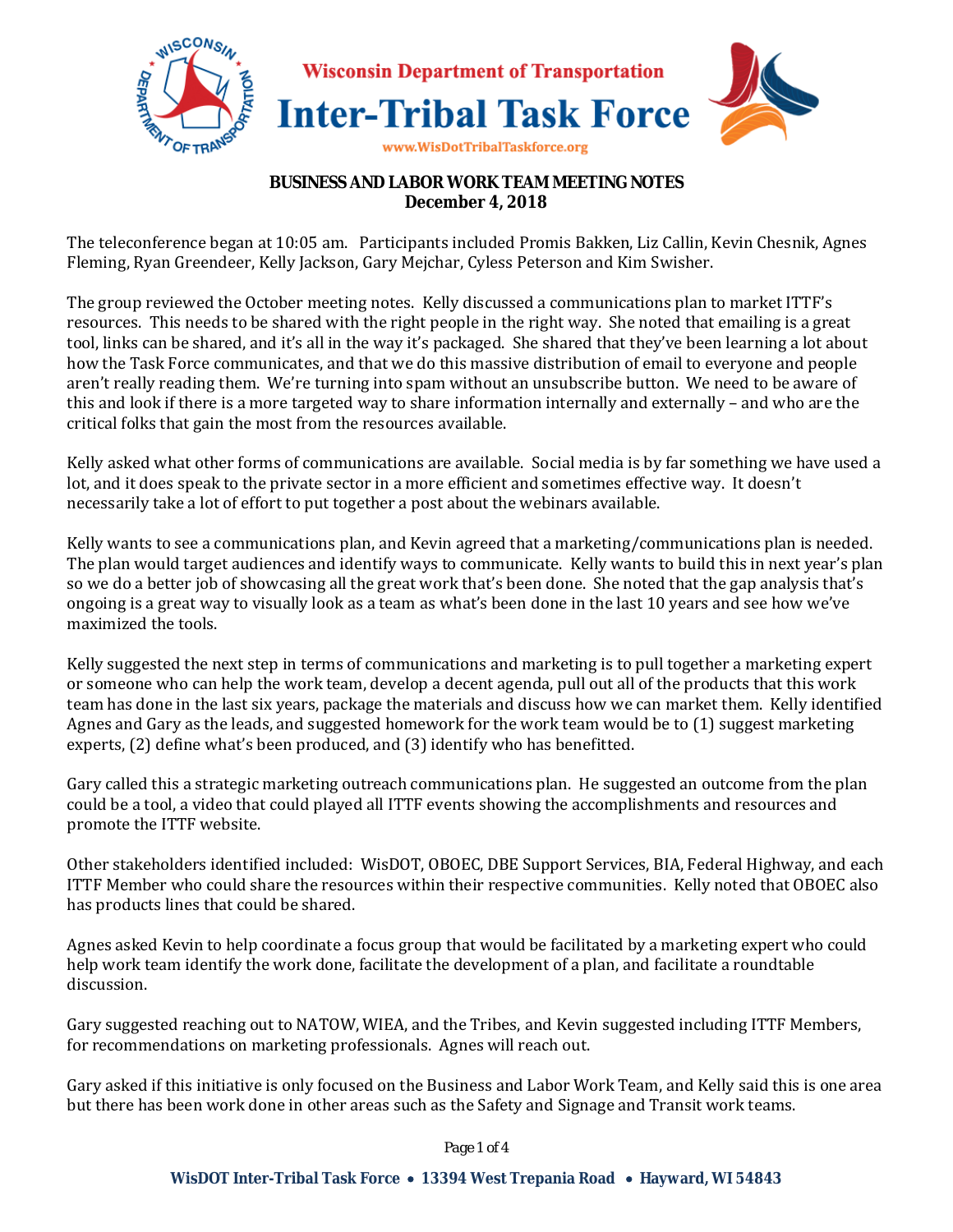

Gary suggested including a referral network in the plan, as Tribal Liaisons are ambassadors. Kevin noted the marketing plan would identify who uses ITTF's resources, who the constituents are, who ITTF is trying to reach, who the Tribal Liaisons are talking to, and what tools are available.

Kelly defined the next steps on this initiatives:

- Gather suggestions for marketing professionals
- Survey each Work Team
	- o What are the products
	- o What tools can be developed for marketing
	- o Who are the stakeholders that should be included in the plan for doing a better job of getting information to audience
		- Include Tribal Leaders, Stakeholders, businesses, labor offices and agencies

Cyless asked if all of the WisDOT programs under ITTF should work together to develop a marketing and communications plan, and Kelly responded yes. Gary noted that by-products of the plan will be increased awareness, increased access to resources, and more people inquiring and attending ITTF events.

Kelly shared that it's important to showcase the value of the resources applied to the programs, and how they are benefitting others, so the programs can be sustained and continue to offer benefits. She also shared that it's important to showcase all of the things ITTF has been doing over the years and to measure how many people are accessing the tools and resources.

The group discussed the item to be added to the new work plan, and defined it as:

Enhanced marketing and distribution methods for products of the Business & Labor work team

The objective and deliverable would be that the work team has marketing outreach consistent with the new marketing plan.

Kelly noted that this effort should be kept separate from the work team meetings, and the expectations need to be clearly defined.

The group continued to review the October meeting notes. Gary shared that the mechanics of the NADBE Directory are working, and the design is being tweaked. He will be sending Agnes screen shots. Stacey Schreiber will be piloting for the Tribal side, and DBE businesses owners including Ann Neshek and Craig Clements will populate the directory with business information. Gary is hoping to go live later this month.

The group discussed the Tribal Certification webinar. Gary noted the project is shifting from recorded webinars to a video product. Kevin outlined a timeline:

- Gary and Kevin forward scope of work, timeline and contract to Agnes by December 14<sup>th</sup>
- Identify and contact firms by December 21st
- Write script and meet with firms by January  $21^{st}$
- Shoot webinars in person with firms during month of February
- Begin video processing and editing by March 15th
- Unveil final videos by April 1st
- ITTF review videos through April 15<sup>th</sup>

## *Page 2 of 4*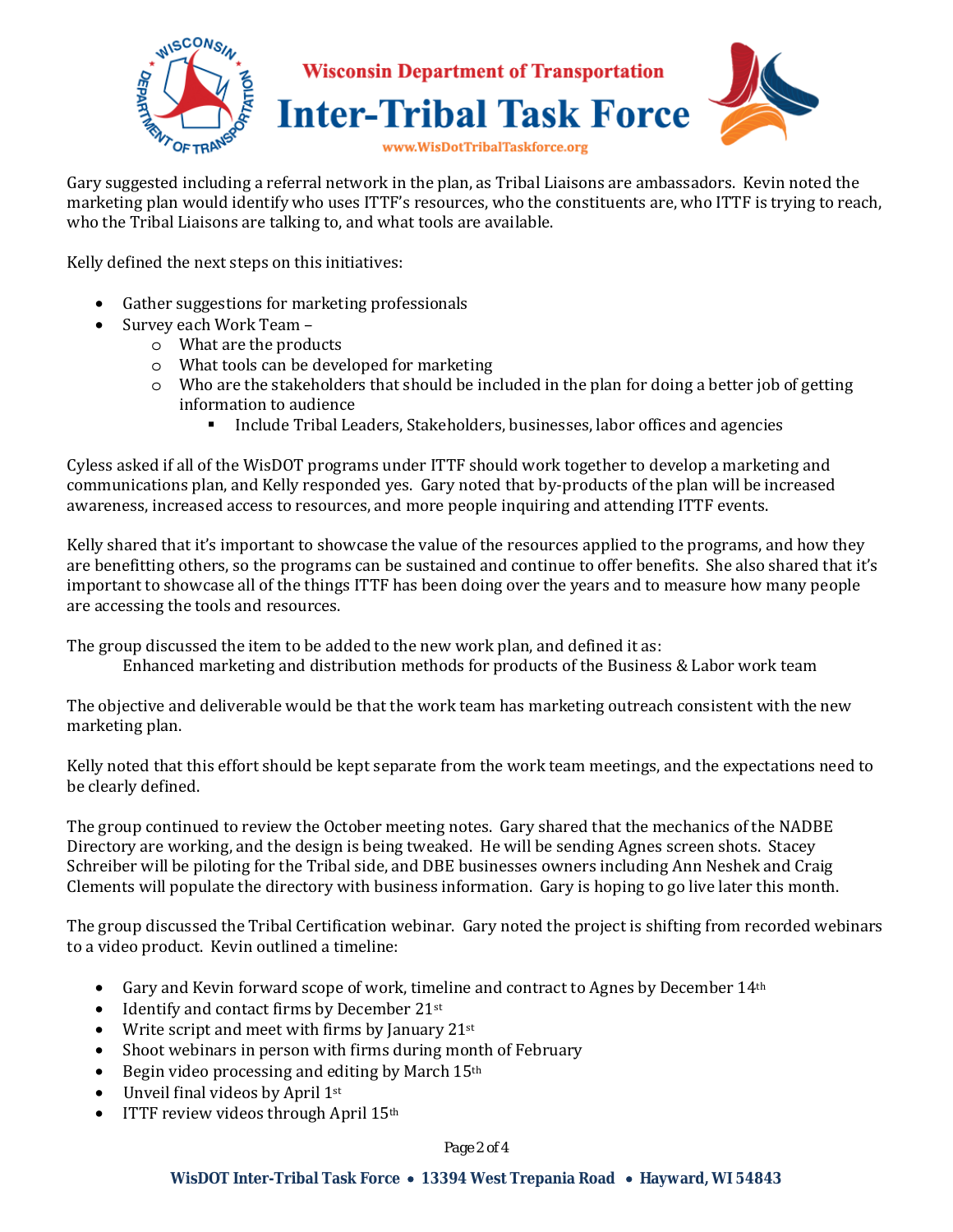

• Final videos completed by April 30<sup>th</sup>

The four firms identified included OES, LDF BDC, LCO BDC and Forest County Potawatomi's Greenfire Management Services. Kevin recommended this project be limited to two organizations in order to meet the timeline deadlines.

The group prioritized OES and LDF BDC as the two organizations for this project, and LCO and Greenfire could be included in next year's work plan.

Agnes updated the group on the Webinar #5 project, notifying the re-recording will be done tomorrow. Kevin confirmed this final product will be uploaded to the ITTF website.

At the last work team meeting, Ryan discussed projects running behind, and Agnes shared that budget modifications have been done.

Ryan also shared concerns about the quality of logos being used at the last meeting, and Agnes will follow up with him on this.

Agnes asked that everyone consider other items for the new work plan, as she will be finalizing the draft and presenting the new work plan at the March ITTF meeting.

Agnes asked everyone to send any suggested agenda items for the next meeting to her.

The meeting ended at 10:55 am.

Meeting recordings may be found at https://goo.gl/6VJsG1

## **ACTION ITEMS:**

- Agnes reach out of NATOW, WIEA, Tribes and ITTF Members for suggestions on marketing professionals.
- Work Team Homework on the Marketing and Communications plan
	- o Provide suggestions to Agnes on marketing professionals;
	- o What are the products the work team has created?
	- o What tools can be developed for marketing?
	- o Who are the stakeholders that should be included for enhanced reach?
- Gary and Kevin Provide Agnes a timeline, scope of work and draft contract for the Tribal Enterprise webinar by December 14th.
- Gary and Kevin Contact OES and LDF BDC by December 21st.
- Work Team Provide Agnes suggestions for the Work Plan.
- Work Team Provide Agnes suggestions for the January work team agenda.